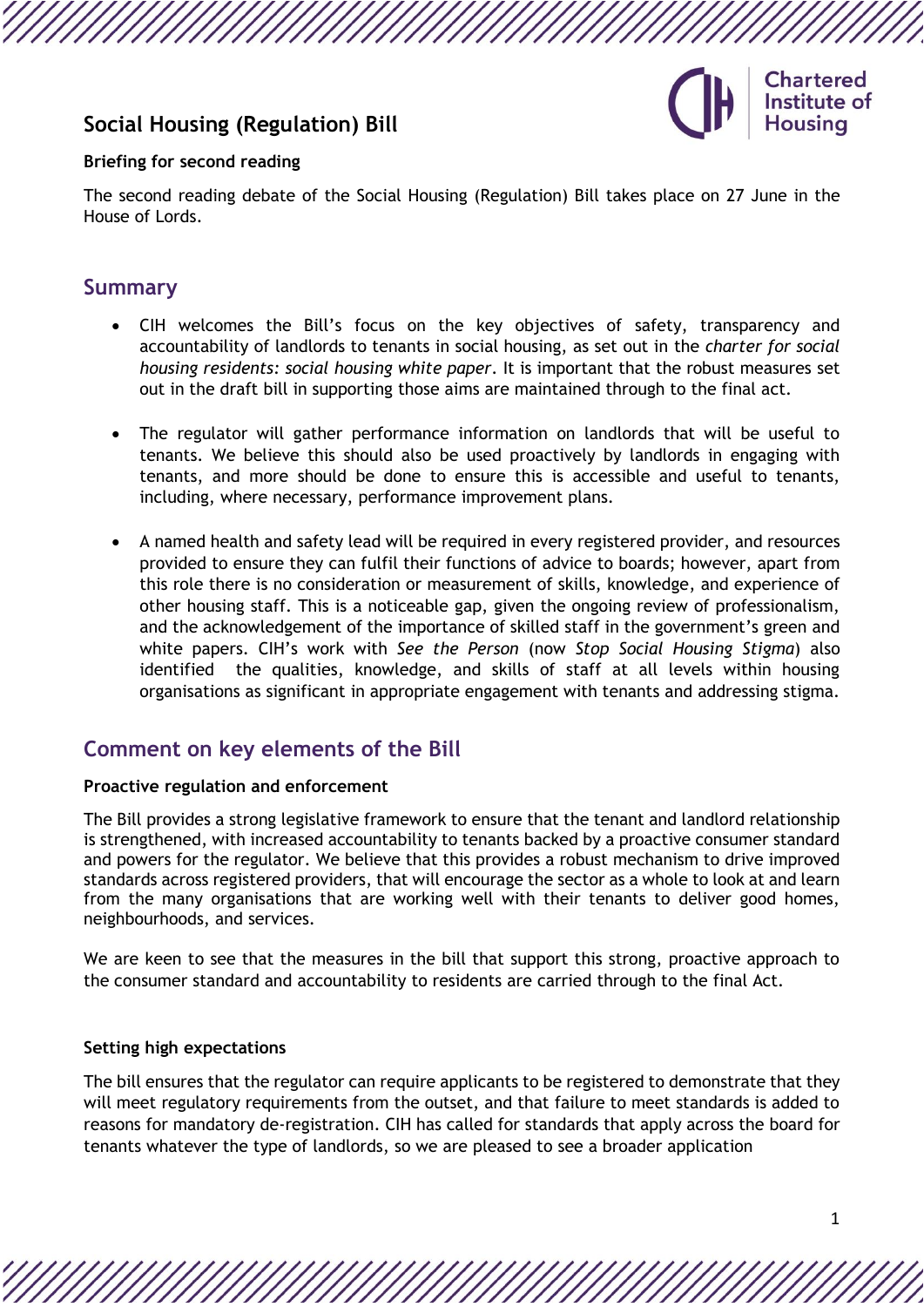Institute of of the standards and tools to tackle poor performance across non/ for profit, and local dust built and housing.

#### **Inspections**

We support measures to enable the regulator's ability to step in quickly, where there is reason to believe through failure to comply, failure to act or other error, there may be risk to tenants' health and safety. This is encompassed in the removal of the serious detriment test and the power to undertake a survey with 48 hours' notice rather than 28 days, plus the power to order repairs, where necessary. This provides important powers to enact in an emergency; it is vital that the regulator is well resourced to undertake wider inspections on a regular basis, underpinned and informed by the body of evidence that will come from proactive monitoring of the consumer standards and regular reporting on the Tenant Satisfaction Measures, as well as from the investigations and reports of the Housing Ombudsman.

#### **Information**

The regulator and housing ombudsman together are important partners in ensuring that registered providers deliver homes and services that are safe and of good quality, well managed and delivered with services that take account of the priorities of their tenants, through active tenant involvement.

Transparency and accessibility of performance information to the regulator and to tenants, so that they can see how their landlord is performing is a main aim of the social housing white paper, underpinned by powers in the bill for the regulator to direct what information landlords must provide, when etc. It is important that this information on financial measures, performance and the tenant satisfaction measures are easily available to tenants if they are to hold landlords to account, although CIH has raised concerns about how the information is published, given the diversity of the sector (see more in our [consultation response,](https://www.cih.org/publications/cih-s-response-to-the-regulator-of-social-housing-s-consultation-on-proposed-tenant-satisfaction-measures) where we argue the value in tracking how well a landlord improves on its own performance and response to tenants over time). Consideration should be given as to how tenants will be alerted should any poor performance lead to the regulator requiring a performance improvement plan; the bill calls for landlords to provide a copy should a tenant require one, but a more proactive engagement with tenants on what this is, why it came about, and what they can expect for progress would be more in keeping with the aim of the white paper.

### **About CIH**

The Chartered Institute of Housing (CIH) is the independent voice for housing and the home of professional standards. Our goal is simple – to provide housing professionals and their organisations with the advice, support, and knowledge they need. CIH is a registered charity and not-for-profit organisation. This means that the money we make is put back into the organisation and funds the activities we carry out to support the housing sector. We have a diverse membership of people who work in both the public and private sectors, in 20 countries on five continents across the world.

Further information is available at: [www.cih.org](https://www.cih.org/)

#### **CIH contact:**

**Chartered**